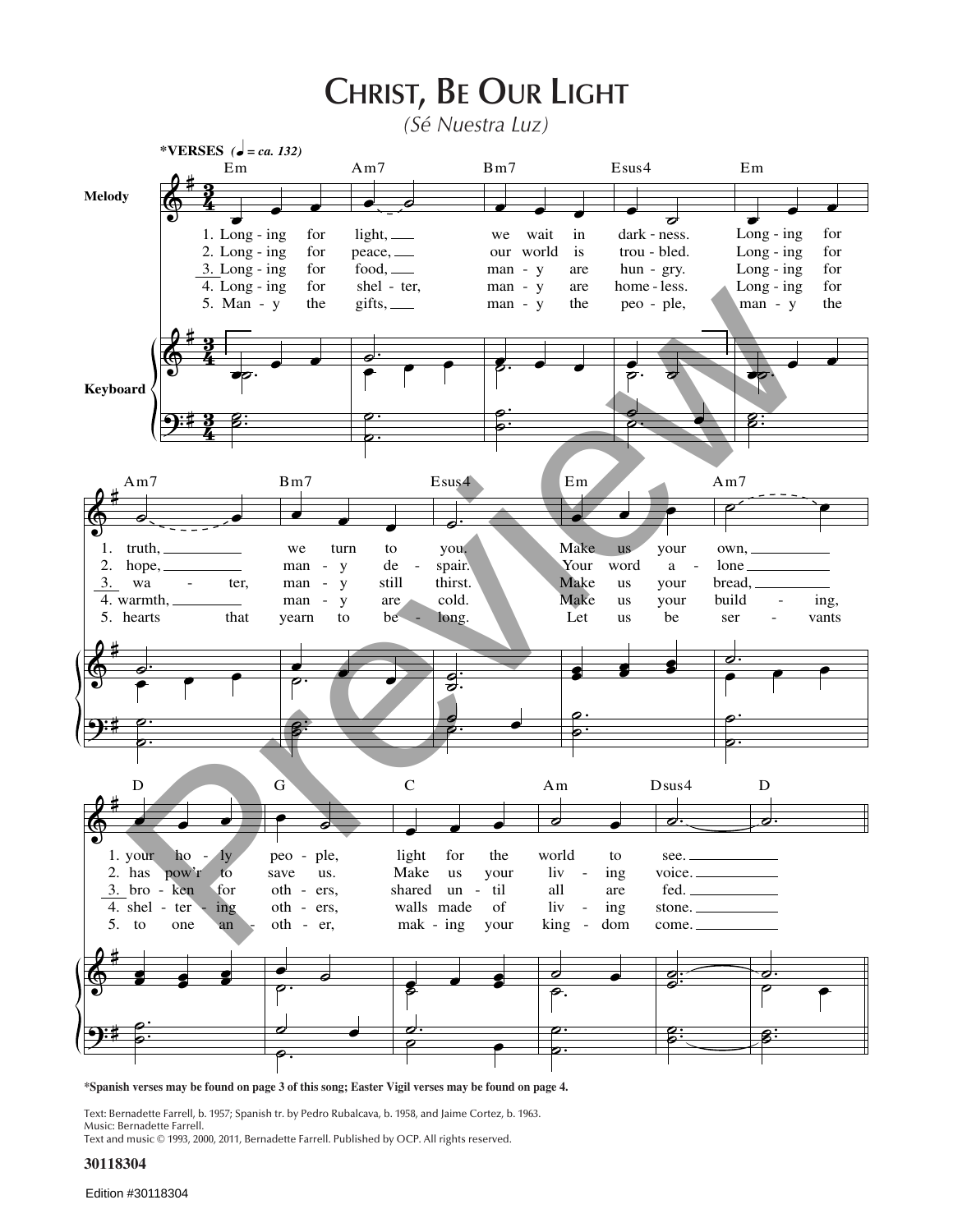**christ, be our light, cont. (2)**

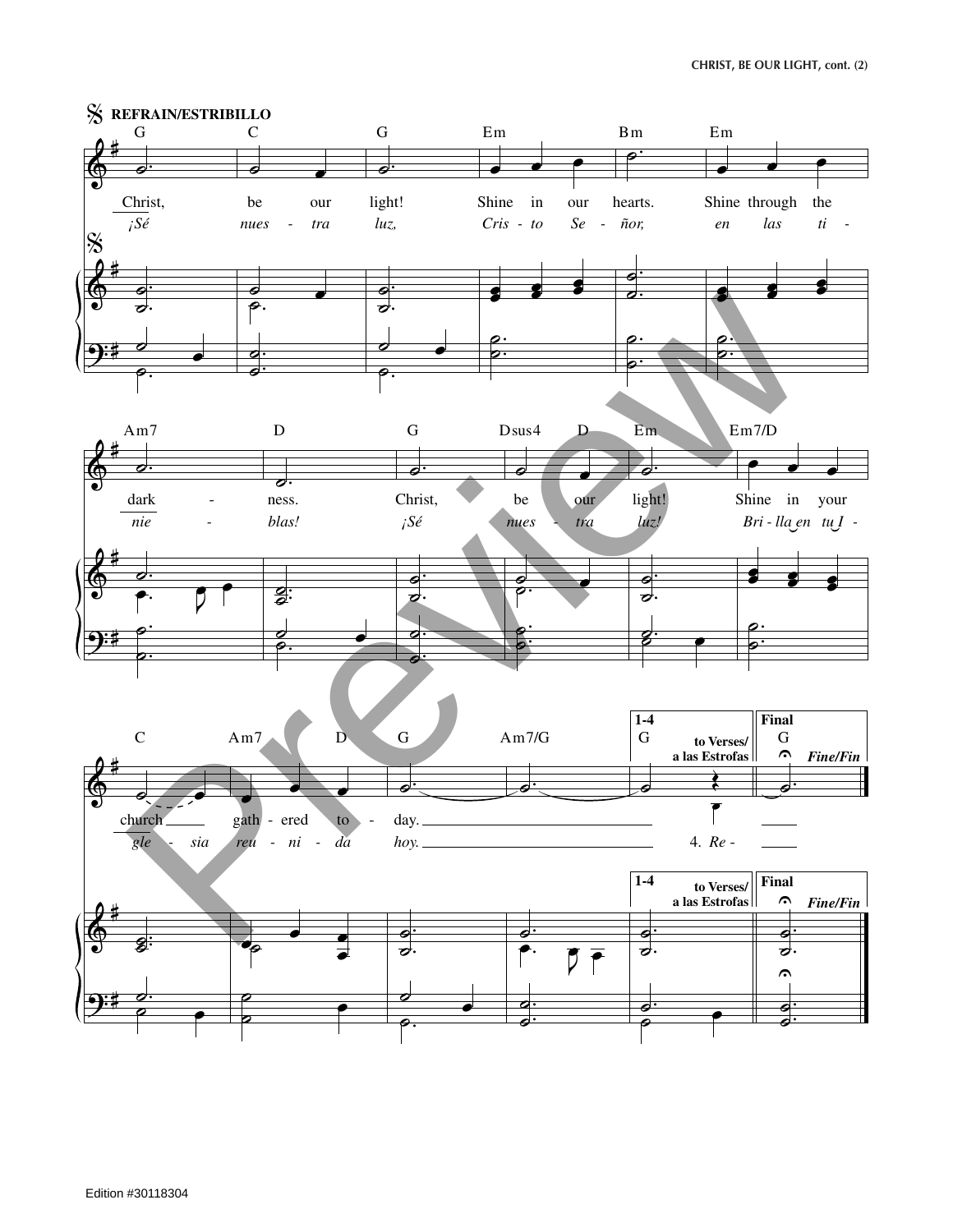